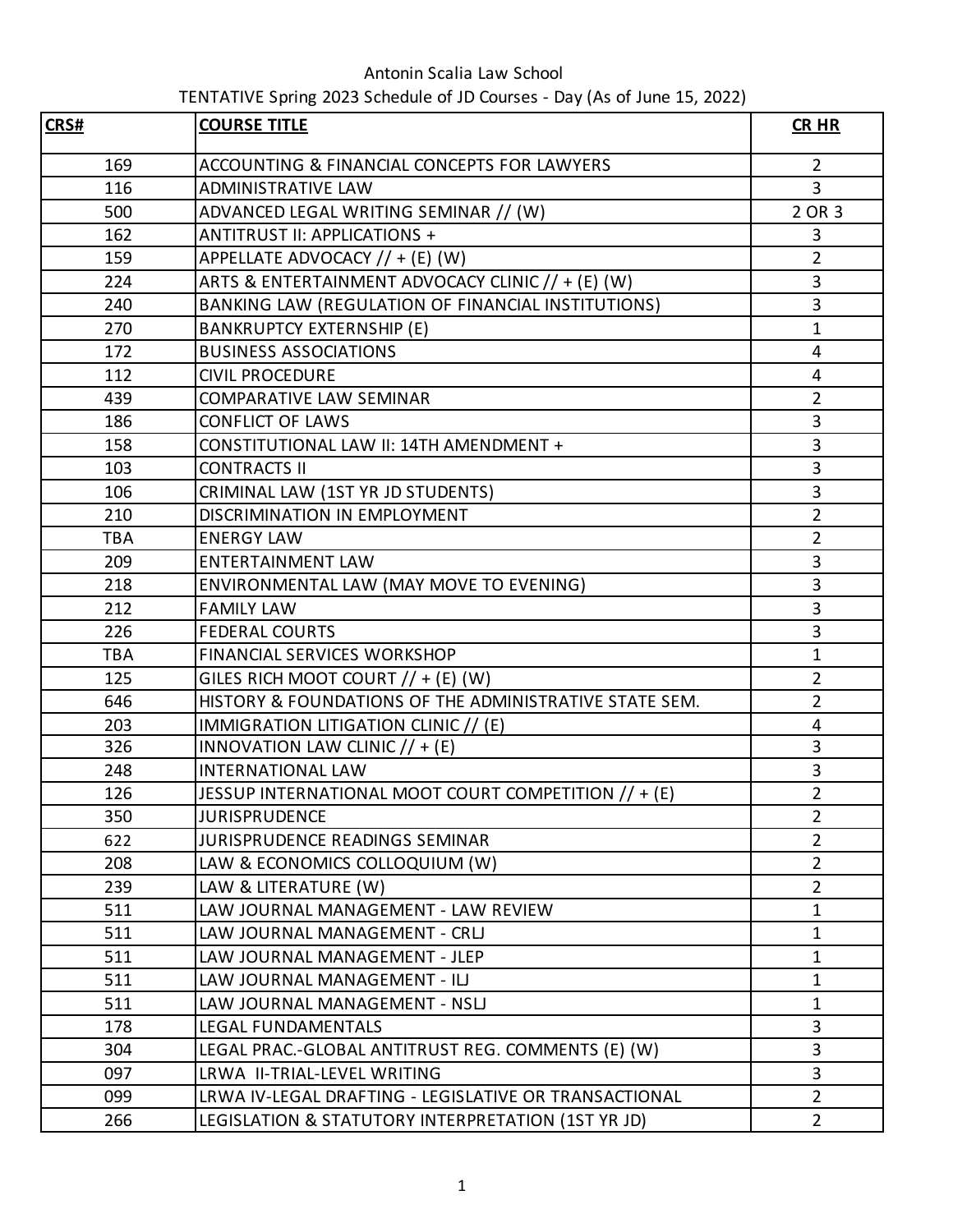## Antonin Scalia Law School

TENTATIVE Spring 2023 Schedule of JD Courses - Day (As of June 15, 2022)

| 309 | M-VETS - VETERANS & SERVICEMEMBERS CLINIC // (E)                             | $\overline{4}$ |
|-----|------------------------------------------------------------------------------|----------------|
| 279 | <b>MEDIATION (E)</b>                                                         | $\overline{2}$ |
| 338 | PATENT LAW                                                                   | 4              |
| 202 | POVERTY LAW CLINIC // (E)                                                    | 4              |
| 298 | PROFESSIONAL RESPONSIBILITY                                                  | $\overline{2}$ |
| 313 | <b>REFUGEE &amp; ASYLUM LAW</b>                                              | $\overline{2}$ |
| 314 | <b>REMEDIES</b>                                                              | $\overline{3}$ |
| 317 | <b>SECURITIES LAW &amp; REGULATION</b>                                       | 3              |
| 624 | STATE ATTORNEYS GENERAL SEMINAR                                              | $\overline{2}$ |
| 320 | SUPERVISED EXTERNSHIP (E) - UNCOMPENSATED                                    | $\overline{2}$ |
| 520 | SUPERVISED EXTERNSHIP (E) - COMPENSATED                                      | $\overline{2}$ |
| 321 | SUPERVISED EXTERNSHIP (E) - UNCOMPENSATED                                    | 3              |
| 521 | SUPERVISED EXTERNSHIP (E) - COMPENSATED                                      | 3              |
| 325 | SUPERVISED EXTERNSHIP - CAPITOL HILL (E) - UNCOMPENSATED                     | $\overline{3}$ |
| 525 | SUPERVISED EXTERNSHIP - CAPITOL HILL (E) - COMPENSATED                       | $\overline{3}$ |
| 179 | SUPERVISED EXTERNSHIP - VIRG. PRACTICE (E) - UNCOMPENSATED                   | 3              |
| 579 | SUPERVISED EXTERNSHIP - VIRG. PRACTICE (E) - COMPENSATED                     | $\overline{3}$ |
| 328 | TRIAL ADVOCACY + (E)                                                         | $\overline{2}$ |
| 729 | TRIBAL SOVEREIGNTY CLINIC +                                                  | $\overline{2}$ |
| 330 | <b>TRUSTS &amp; ESTATES</b>                                                  | $\overline{4}$ |
|     |                                                                              |                |
|     | NOTES:                                                                       |                |
|     | // Enrollment only with permission of instructor.                            |                |
|     | + This course has pre-requisites. Please see course description.             |                |
|     | (E) This course has been designated as an Experiential course.               |                |
|     | (W) This course has been designated as a Writing course.                     |                |
|     | One or more courses may be designated as a distance eduction (DE) course.    |                |
|     | DE designations will be included when the Spring 2023 schedule is published. |                |
|     |                                                                              |                |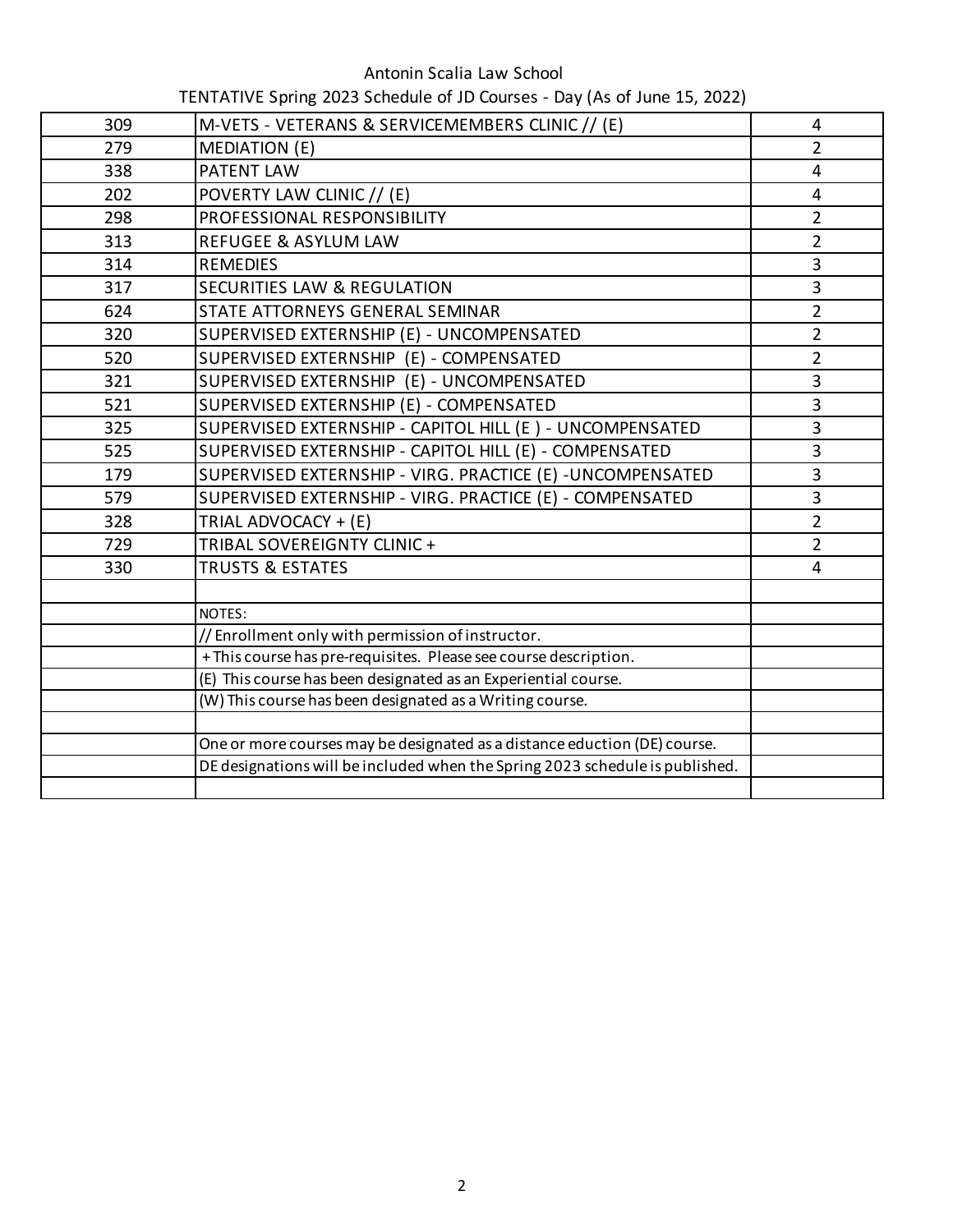## Antonin Scalia Law School TENATATIVE Spring 2023 Schedule of JD Courses - Evening (As of June 15, 2022)

| CRS# | <b>COURSE TITLE</b>                                     | <b>CR HR</b>   |
|------|---------------------------------------------------------|----------------|
| 116  | ADMINISTRATIVE LAW                                      | 3              |
| 364  | ADMINISTRATIVE LAW CLINIC // + (E)                      | $\overline{2}$ |
| 299  | ADVANCED PUBLIC INTEREST LITIGATION                     | $\overline{2}$ |
| 162  | ANTITRUST II: APPLICATIONS +                            | 3              |
| 159  | APPELLATE ADVOCACY // + (E) (W)                         | $\overline{2}$ |
| 240  | BANKING LAW (REGULATION OF FINANCIAL INSTITUTIONS)      | 3              |
| 454  | BANKRUPTCY REORGANIZATION SEMINAR +                     | $\overline{2}$ |
| 112  | <b>CIVIL PROCEDURE</b>                                  | 4              |
| 120  | <b>CIVIL RIGHTS PROSECUTIONS</b>                        | 3              |
| 176  | <b>COMMERCIAL PAPER</b>                                 | 3              |
| 493  | COMPUTER CRIMES SEMINAR                                 | $\overline{2}$ |
| 221  | CONSTITUTIONAL LAW (FLEX JD STUDENTS)                   | 4              |
| 158  | CONSTITUTIONAL LAW II: 14TH AMENDMENT +                 | 3              |
| 332  | CONSUMER PROTECTION LAW                                 | 3              |
| 103  | <b>CONTRACTS II</b>                                     | 3              |
| 194  | <b>CORPORATE ACQUISITIONS +</b>                         | $\overline{2}$ |
| 198  | <b>CORPORATE TAX +</b>                                  | 3              |
| 106  | CRIMINAL LAW (2ND YR FLEX JD STUDENTS)                  | 3              |
| 389  | CRIMINAL PROCEDURE II: ADJUDICATION                     | 3              |
| 416  | CYBERSECURITY LAW SEMINAR                               | $\overline{2}$ |
| 639  | DISABILITY LAW SEMINAR                                  | $\overline{2}$ |
| 210  | DISCRIMINATION IN EMPLOYMENT                            | $\overline{2}$ |
| 604  | ESTATE PLANNING SEMINAR + (E)                           | 3              |
| 259  | EUROPEAN UNION COMPETITION LAW +                        | $\overline{2}$ |
| 642  | EUROPEAN UNION LAW SEMINAR                              | $\overline{2}$ |
| 222  | EVIDENCE +                                              | 3              |
| 212  | <b>FAMILY LAW</b>                                       | 3              |
| 226  | <b>FEDERAL COURTS</b>                                   | 3              |
| 620  | <b>FEDERALISM SEMINAR</b>                               | $\overline{2}$ |
| 136  | FREE SPEECH CLINIC // (E)                               | $\overline{2}$ |
| 645  | <b>GLOBAL ANTITRUST LAW SEMINAR</b>                     | $\overline{2}$ |
| 426  | HOMELAND SECURITY LAW SEMINAR                           | $\overline{2}$ |
| 235  | <b>IMMIGRATION LAW</b>                                  | 3              |
| 422  | IMMIGRATION POLICY SEMINAR                              | $\overline{2}$ |
| 432  | INTELLECTUAL PROPERTY & ANTITRUST SEMINAR               | 2              |
| 367  | INTELLECTUAL PROPERTY LAW                               | 3              |
| 693  | INT'L FINANCE & REGULATION SEM. (MAY BE MOVED TO DAY)   | $\overline{2}$ |
| 256  | LABOR LAW                                               | $\overline{2}$ |
| 264  | LEGAL & ECONOMIC THEORY OF IP (W)                       | $\overline{2}$ |
| 300  | LEGAL PRACTICUM-REGULATORY COMMENTS (E) (W)             | $\overline{2}$ |
| 201  | LEG. WRITING-LAW CLERKS // (E) (W) (7 WKS)              | $\mathbf{1}$   |
| 97   | LRWA II-TRIAL-LEVEL WRITING                             | 3              |
| 99   | LRWA IV - LEGAL DRAFTING - LEGISLATIVE OR TRANSACTIONAL | $\overline{2}$ |
| 279  | MEDIATION (E)                                           | $\overline{2}$ |
| 303  | NEGOTIATION & LEGAL SETTLEMENT (E) (W)                  | 3              |
| 282  | PARTNERSHIP TAXATION                                    | 2 OR 3         |
| 292  | PATENT LAW II +                                         | $\overline{2}$ |
| 438  | PATENT LITIGATION & DISPUTE RESOLUTION SEMINAR + (E)    | 3              |
| 294  | PATENT PROSECUTION (W) +                                | $\overline{2}$ |
| 368  | PRETRIAL PRACTICE (E) (W)                               | $\overline{2}$ |
| 243  | PRIVACY & INFORMATION SECURITY LAW                      | $\overline{2}$ |
| 298  | PROFESSIONAL RESPONSIBILITY                             | $\overline{2}$ |